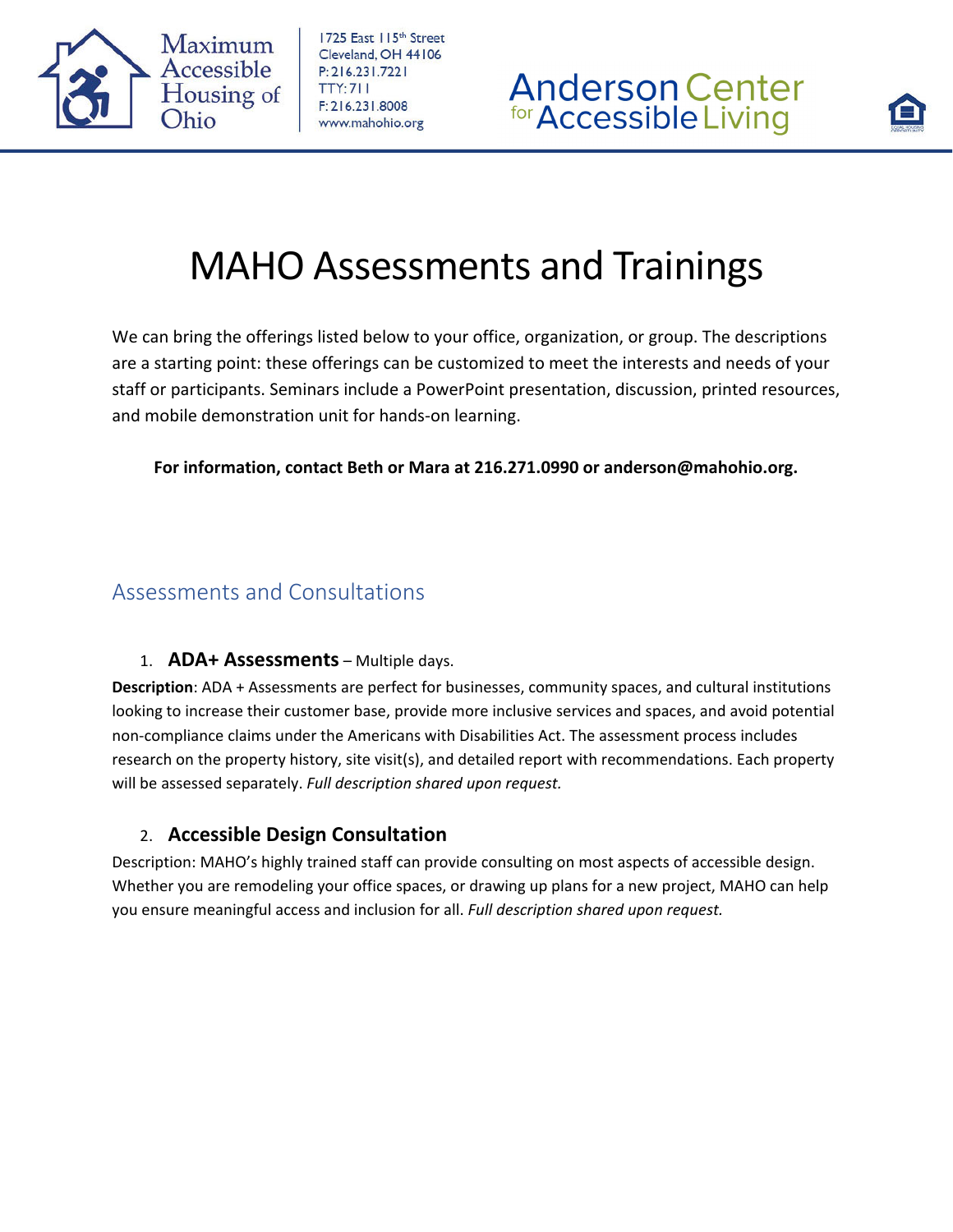

1725 East 115th Street Cleveland, OH 44106  $P: 216.231.7221$ **TTY: 711** F: 216.231.8008 www.mahohio.org

# **Anderson Center**<br>for Accessible Living



## IDEA (Inclusion, Diversity, Equity, Access) Trainings

- 1. **Mobility Experience** Half‐day, or multiple days with multiple groups. **Description:** The goal of this activity is to better understand what people with mobility aids experience when navigating public spaces. It is designed and led by the Anderson Center's accessibility experts. The Mobility Experience is not about simulating disabilities: Our focus is on experiencing the access and inclusion encountered in public spaces by people with mobility aids, strollers, or other assistance. *Full description shared upon request.*
- 2. **Understanding Access and Inclusion** 2 hours, or two 1‐hour sessions

**Description:** This workshop will provide participants with a fundamental understanding of the current state of accessibility for people with disabilities. Using real life examples, the Anderson Center's accessibility experts will cover an overview of the Americans with Disabilities Act, accessible design principles, and strategies to create a more inclusive space. *Full description shared upon request.*

#### 3. **ADA+ Experience** – half day, or multiple days with multiple groups.

**Description:** This experience partners people with disabilities with organization representatives to tour their own spaces through a new lens. Participants are asked to complete a guided assessment of the organization's spaces for ADA compliance. The goal of this exercise is to show where the law ends and meaningful access begins, and encourages participants to work together to find potential solutions for any encountered barriers. *Full description shared upon request.*